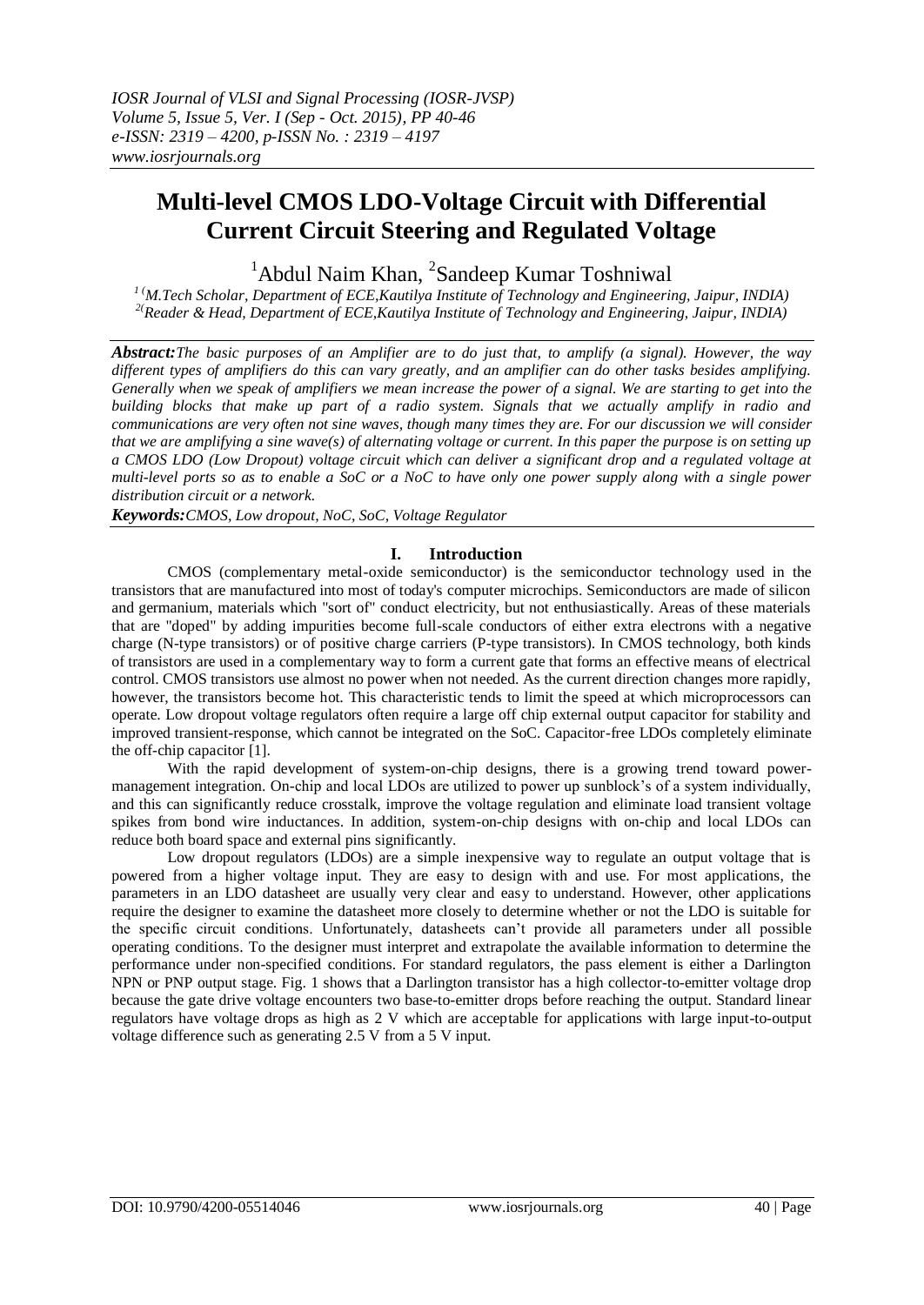

#### **A. General Architecture of LDO**

As a given specification value of CLis 1uF and for maximum capacity current (200mA) size of pass transistor is large so result of which gate capacitor of pass transistor is also large in the range of few hundred of pF. This value of gate capacitor of pass transistor is large compare to the output capacitor of error amplifier.



Fig. 2. Typical LDO Open Loop Representations

The output impedance  $(R_{PAR})$  follows variations in load because both  $R_L$  and  $r_{DS}$  are functions of the load current.

### **II. LDO Performance Metric Definitions**

LDO use a specific set of performance metrics to characterize their performance. In this section each metric is explained individually. All the measurements obtained in this work follow these performance metrics.

#### **A. AC Performance**

The AC performance is mainly characterized by the phase margin test. It is essential, like in most systems, that the open loop phase margin stay above 45º throughout the complete current load range.

#### **B. Dropout Voltage**

The dropout voltage is the minimum voltage drop across the input and output terminals of the LDO with which the system is able to adjust.

#### **C. Transient Response**

In real world operation the LDO operates in closed loop with the input at the source end of the pass transistor, and one output at the drain of the pass transistor. Full-load transient settling time, deflection voltage,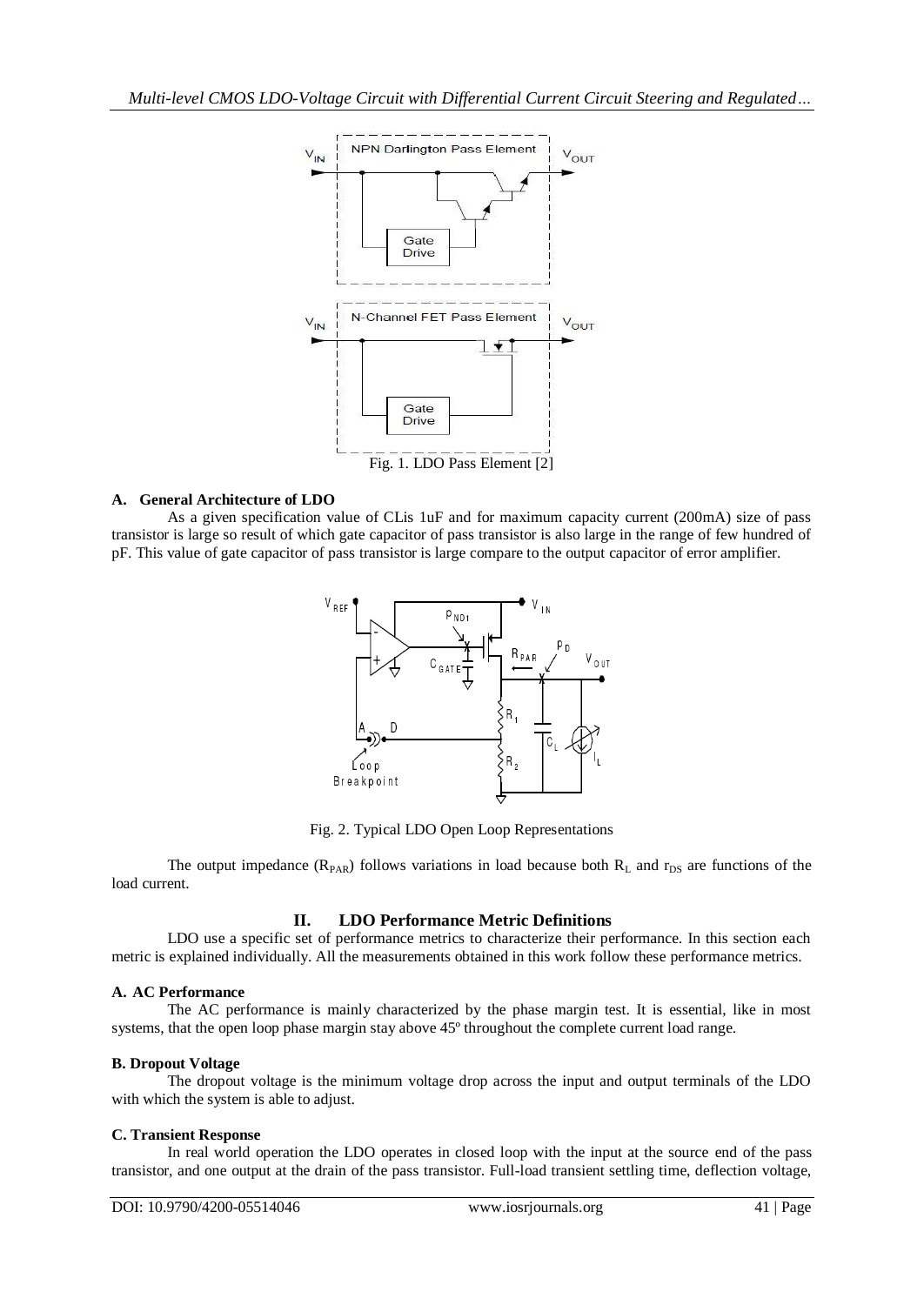maximum over/undershoot and startup time are all features extracted from an LDO's response to stepped output loads. Fig. 4 shows the definition of each of these transient parameters except for startup time.

The deflection voltage is defined as the difference between the steady state final values for  $V_{\text{OIT}}$  of high and low current load cycles. The maximum over and undershoots are shown in Fig. 4 to be the maximum peak of the output waveform during the load transition phase [3], [4].



Fig. 3. Transient Response Characteristics.

### **D. Load Regulation**

Load regulation is the ability of the regulator to sustain the desired output voltage with any changes in load current.

#### **E. Line Regulation**

Line regulation is the ability of the circuit to sustain the specified output voltage without any effects from variations in input voltage.

#### **F. PSRR**

Power supply rejection ratio (PSRR), also known as ripple rejection, is the measure of the circuit's ability to maintain a regulated output voltage nevertheless of input voltage variations.



**III. Methodology A. LDO with Current sampling Differential Amplifier:**

Fig. 4.Reference circuit LDO with Current sampling Differential Amplifier

**Circuit implementation**: In the designed circuit we have used several networks to obtain the low dropout regulated voltage. However the use of low dropout voltage can be understand in the context of digital circuits where the required input voltage for many digital components is less than 5V. It may drop down to the order of mV. To drop down the received voltage from the main power supply up to a certain extent to make it appropriate for the digital circuits.

Firstly it has the start-up circuit which initiates the differential circuit current generator to operate at the received high input voltage.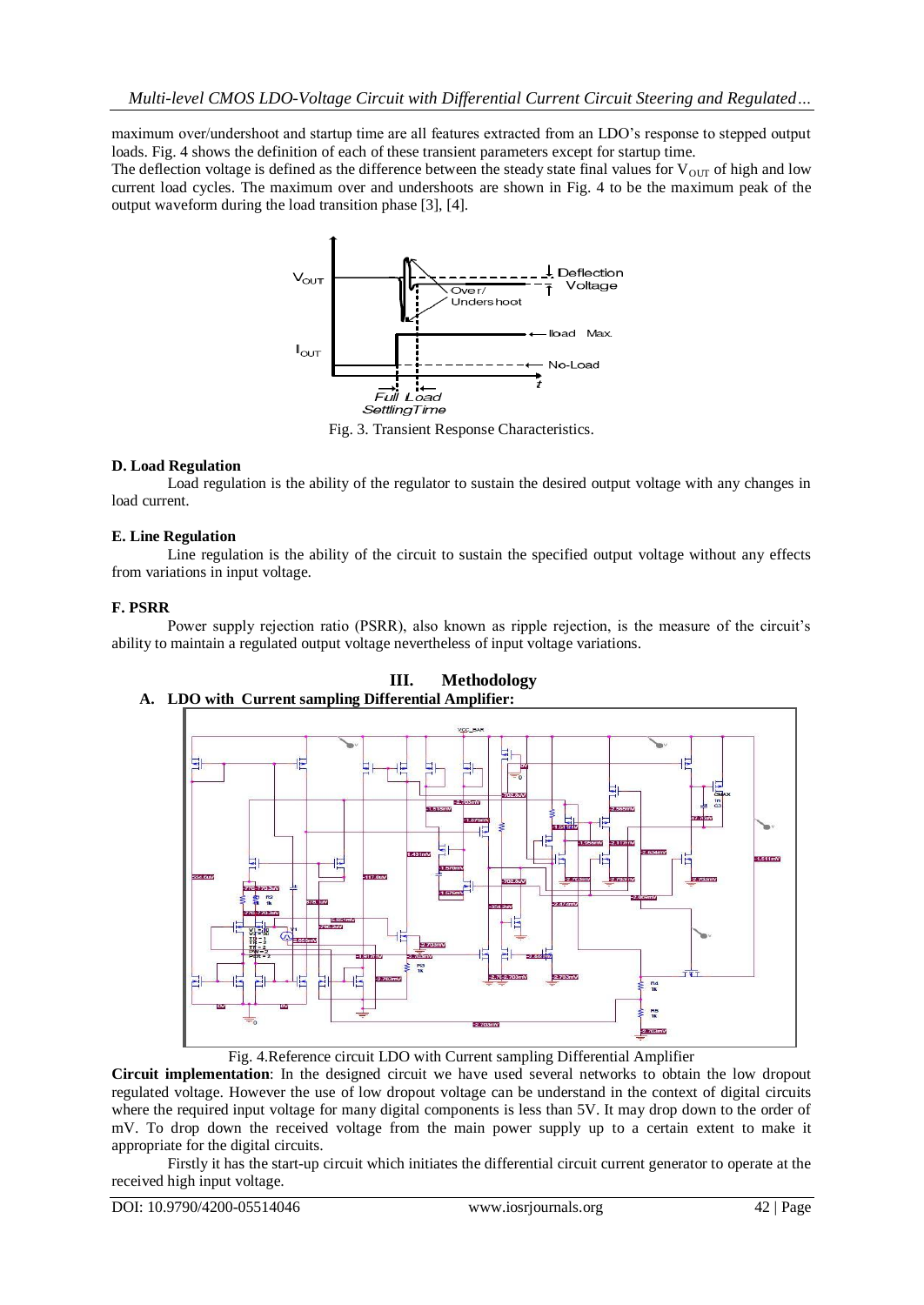Differential circuit current generator is an amplifier whose differential input voltage produces an output current and a low and optimized voltage. Thus, it is a voltage controlled current source (VCCS), it is somewhat similar to a standard operational amplifier in that it has a high impedance differential input stage and that it may be used with negative feedback.

Dynamic frequency driver is a technique used in amplifiers, to avoid the unintentional creation of positive feedback, which will cause the amplifier to oscillate, and to control overshoot and ringing in the amplifier's step response.

Along with these two important networks current steering, current sampling and pass feedback element circuits are used to generate the regulated low dropout voltage



## **B. Design of The Proposed LDO:**

Fig. 5. Schematic diagram of the proposed LDO linear voltage regulator with NMOS driven amplifier

**Circuit implementation**: The proposed LDO linear voltage regulator is the modification of the LDO with Current sampling Differential Amplifier. A complex LDO circuit is first designed to lower down the voltage, using the current steering and the current sampling circuit in combination of the voltage driver network which reduces the voltage level of the whole circuit however at different circuit levels or at different junctions of the circuit multiple voltage levels can be obtained which can utilized by the parent circuit if required, to regulate the voltage level at 1.5V, a NMOS driven CMOS amplifier has been designed in order to obtain the regulated and a stable result, its response time is approximately 18ns and it can be operated up to 100V, as the test results show. However the possibility of its range for handling the voltage level above 100V cannot be ruled out completely.

### **IV. Simulated And Experimental Results**

The proposed voltage regulator was designed and simulated in CMOS process with the help Cadence tools.

### **A. Results of LDO with Current sampling Differential Amplifier:**



Fig. 6.Simulated output voltage at multi-level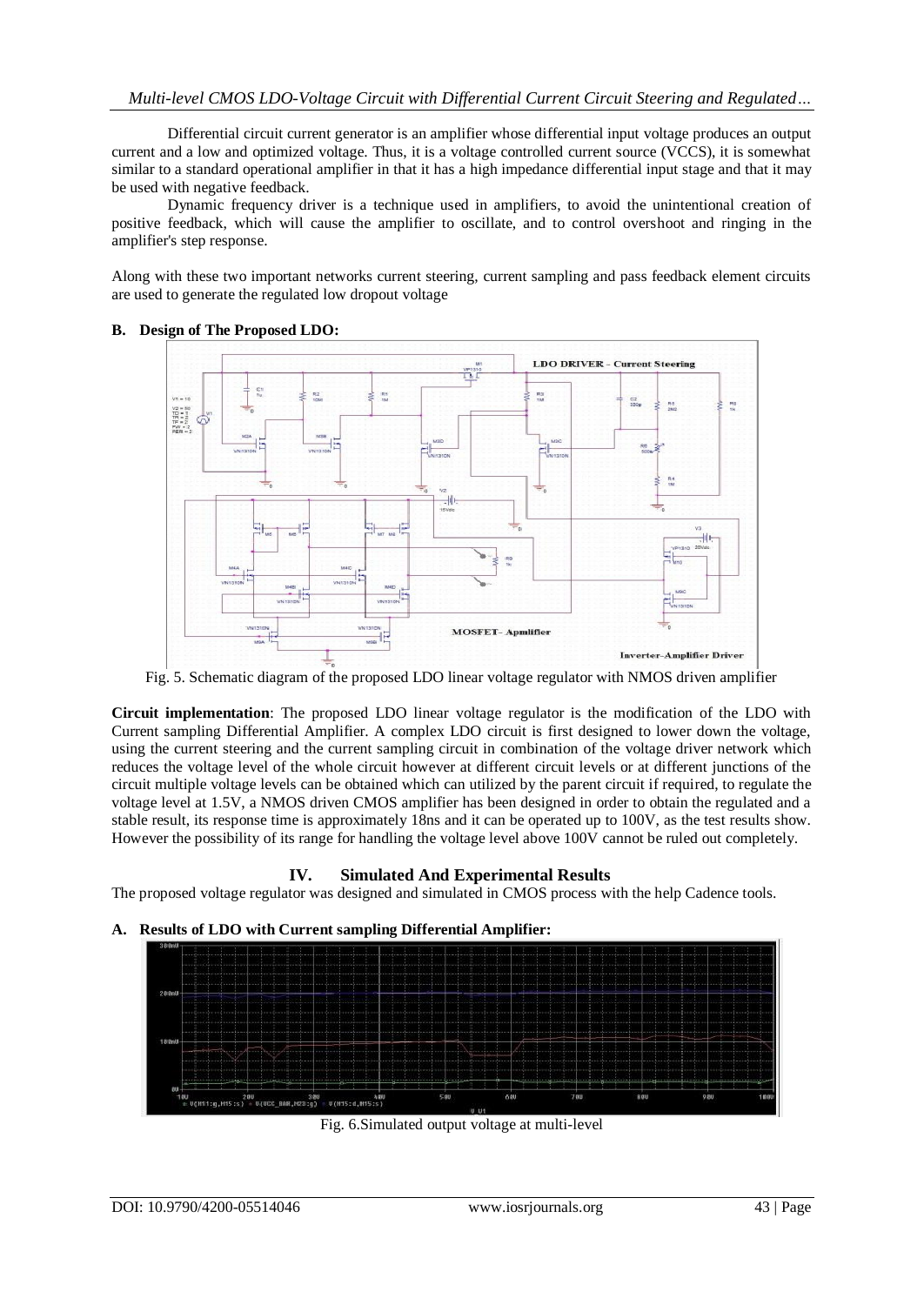

Fig. 11.Simulated output Power\_R9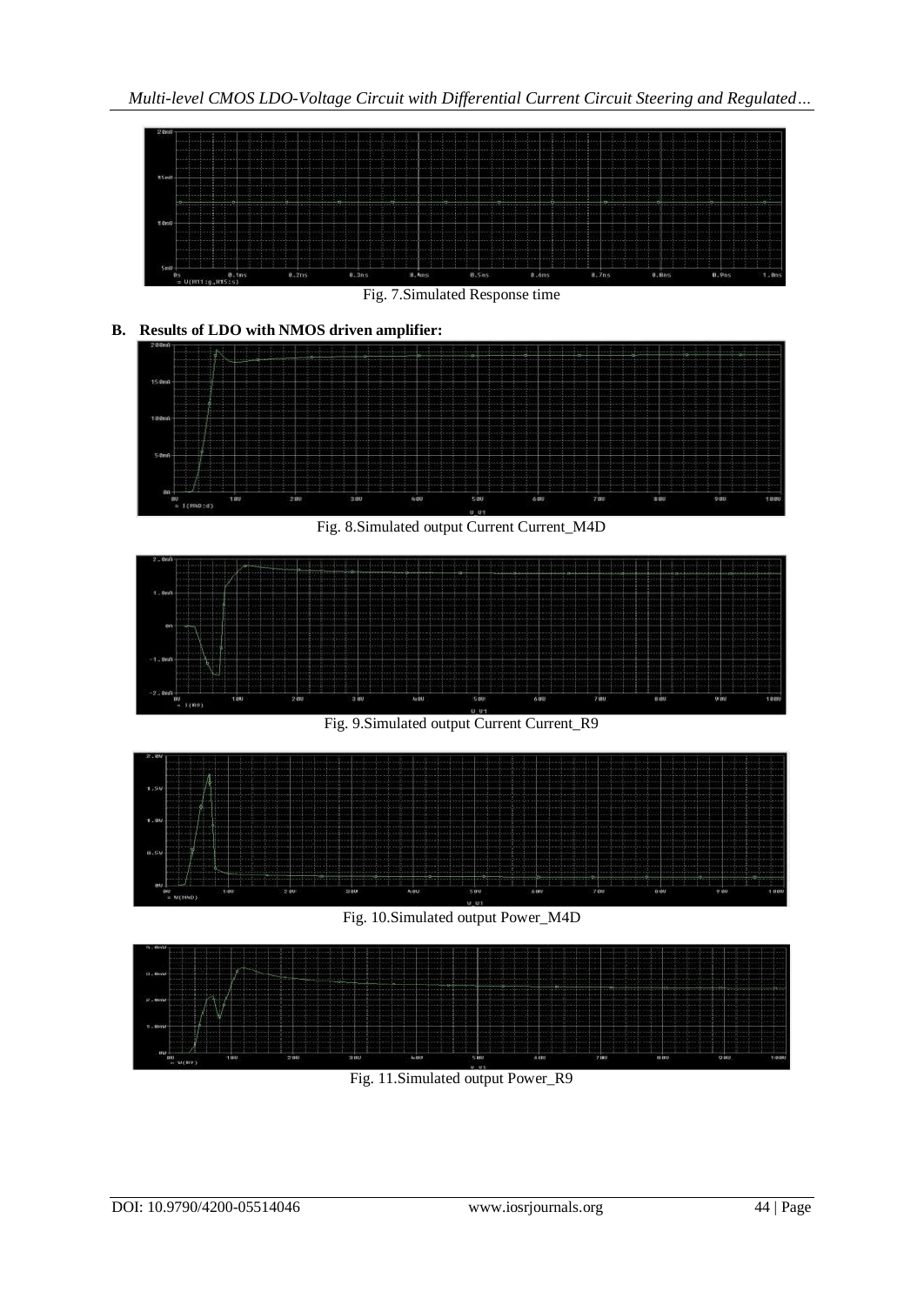



Fig. 14.Simulated Response time (7.45ns)

| Input voltage range           | 10-100V                      |
|-------------------------------|------------------------------|
| Regulated output voltage VOUT | $12mV-5V(at multiple ports)$ |
| Dropout Voltage               | $0.152$ V                    |
| Bandwidth Bandpass 3dB:       | 4.92685                      |
| Cutoff_Highpass_3dB:          | 8.57016                      |
| Cutoff Lowpass 3dB:           | 7.13096                      |
| Gain                          | 68DB                         |
| Min(V(Vout))                  | 12.74487mV                   |
| Max(V(Vout))                  | 15V                          |
| Simulated Response time       | 7.45 <sub>ns</sub>           |

**Table No.1 Measured performance summary of the Proposed LDO**

## **V. Conclusión**

An improved LDO linear voltage regulator is presented in this paper. LDOs are very important for the digital circuits, as these circuits are designed to work on very low power and are not supposed to expose to a high voltage power supply, here LDOs plays an important role. In this paper two methodologies have been presented, first method suggests an idea of supplying the voltage to a digital circuit of the order of mV which is going to be very essential with the next generation of digital circuits and digital ICs which are scalable up to 14nm.

However the second method generates the voltage of the order of mV, V and a slightly higher range voltage of approximately 20V which make it more flexible when it comes to connect multiple digital circuits and they are supposed to work independently, however data communication may play a vital role in their functioning, to facilitates power supply to such SoCs and NoCs this LDO design will prove to be of great utility. Additionally, the circuit is able to produce higher gain than the reference circuit. The design also succeeds low space as the resistors and capacitor are avoided.